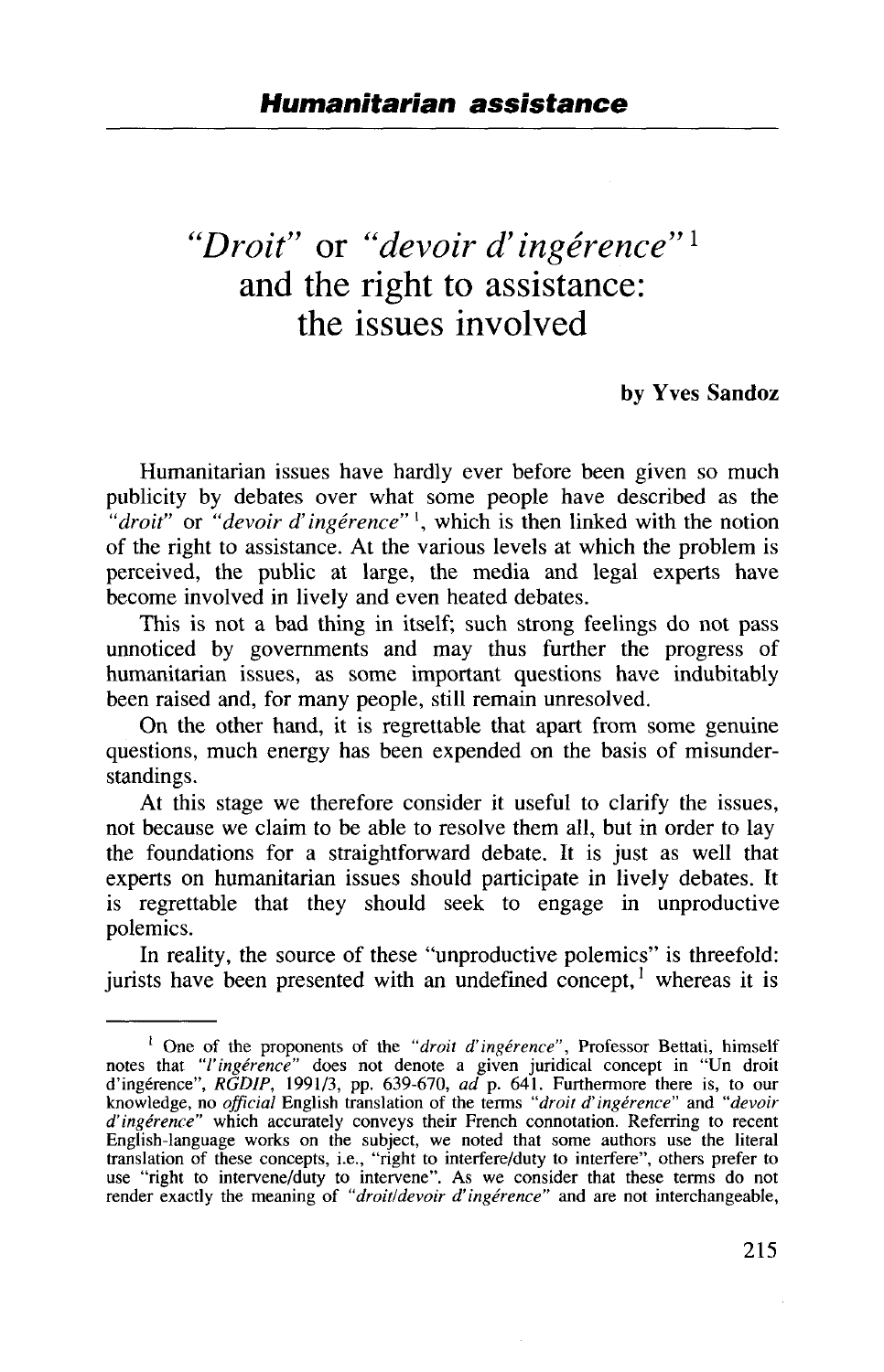not possible to discuss a point of law properly without defining it; almost everything and the antithesis thereof has been said in the public debate that was started at the same time; finally, this undefined concept has been applied to two entities which are not comparable, namely States and humanitarian organizations.

Let us endeavour simply to see what concepts are involved.

## 1. States' *"droit d'ingerence"*

Having already pointed out in another publication that the term *divient d'ingérence"* contained a contradiction in itself, we do not intend to dwell on an analysis of the term but shall instead seek to identify the ideas expressed about it.

Established beyond doubt is the right for States to open their eyes. A State may ask itself what is happening in the other States. Even if the latter frequently still take offence, this right is unquestioned. Machinery to this effect has been set up by and for all States, particularly within the framework of the Economic and Social Council: the Commission on Human Rights adopts, in this respect, the very broad basis of human rights observance.

In the likewise broad sphere of disputes or situations that are likely to endanger international peace or security, any member of the United Nations may bring a dispute to the attention of the Security Council.<sup>3</sup> Finally, machinery destined to extend still further this right of inspection has been, or is in the process of being, established by virtue of conventions binding on a large number of States, such as the Committee on Human Rights within the framework of the International Covenant on Civil and Political Rights and its Optional Protocol, of 1966; or the procedures relating to inspections on request provided for in Article IX (consultations, cooperation and fact-finding) of the draft Convention on Chemical Weapons, which will probably be adopted very soon; not to mention regional agreements.

we have chosen to leave these concepts in French in the present article, given that their meaning and scope are explained in the article. See also *International Law and the Use of Force by States,* Ian Brownlie, Oxford

University Press, 1968, pp. 338-342.

<sup>&</sup>lt;sup>2</sup> See Sandoz, Yves, "Usages corrects et abusifs de l'emblème de la croix rouge See Sandoz, Yves, "Usages corrects et abusifs de l'embleme de la croix rouge et du croissant rouge", in *Assisting the Victims of Armed Conflicts and Other Disasters,* ed. Frits Kalshoven, Nijhoff, pp. 117-125, *ad* pp. 118-119.

<sup>&</sup>lt;sup>3</sup> Cf. Art. 35, para. 1 of the Charter of the United Nations.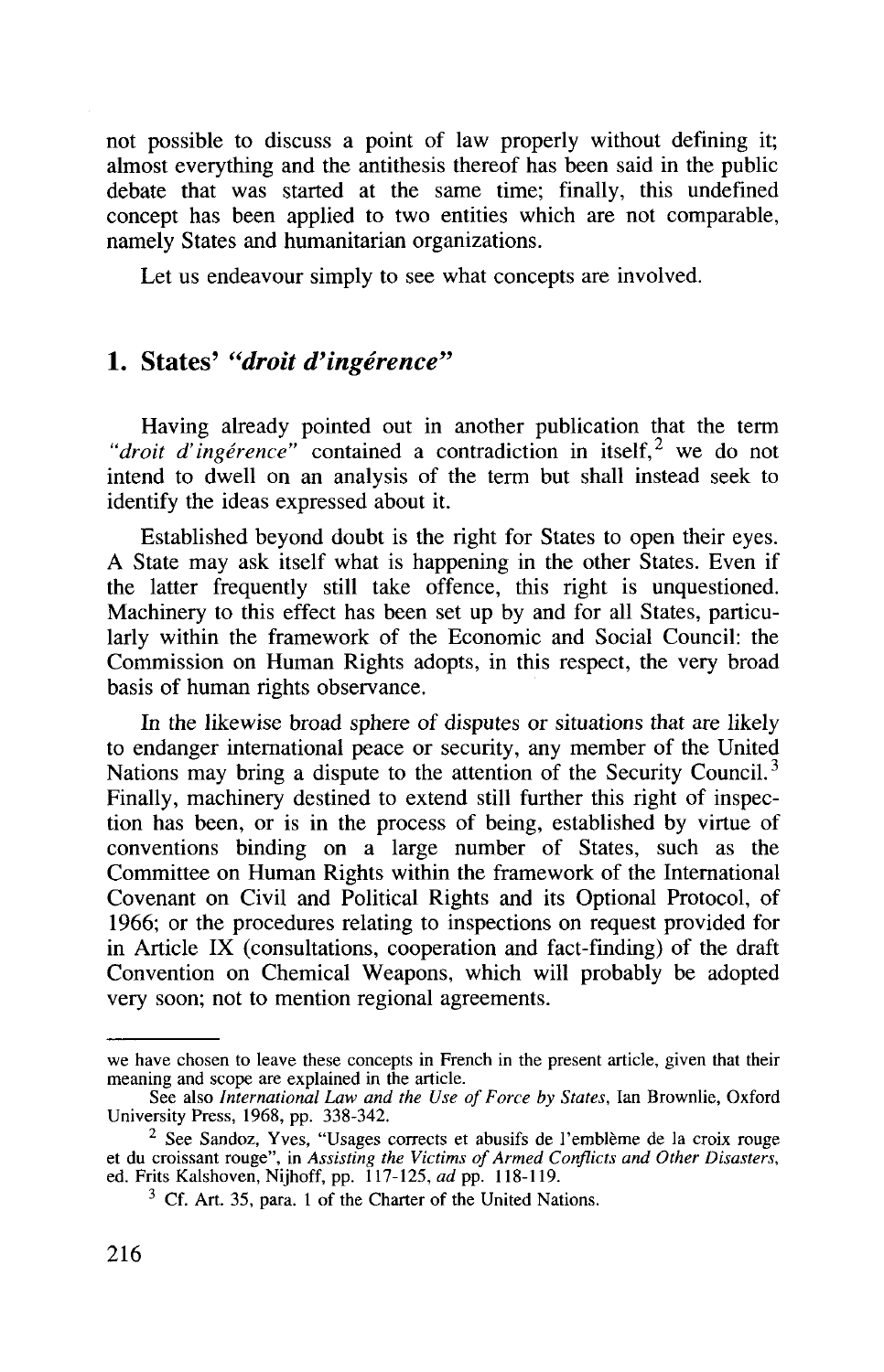But is there a right to take action when this "right of inspection" reveals things that are unacceptable? Here again certain distinctions must be drawn. It is undeniable that States may act within the scope of their sovereignty and if they abstain from using force: apart from the obligations imposed on a State by international conventions or international custom, nothing prevents it from refusing to co-operate with a State whose government is behaving in a manner which it deems unacceptable.

Furthermore the procedures laid down in international conventions, and primarily in the Charter of the United Nations, permit sanctions in certain cases.

The difficult question is therefore whether, beyond the unquestionable sphere of their sovereignty and of their possible participation in international or regional machinery, States still have a right of *ad hoc* intervention involving the use of force in certain particularly serious cases.

Apart from the decisions taken by the Security Council, the system established by the Charter of the United Nations does not provide for the use of force on grounds other than legitimate self-defence. Since the latter is either individual or collective, it does permit the intervention of States which are not directly attacked, but it is clearly restricted to the cases in which "an armed attack" occurs against a member State<sup>4</sup>

The historical concept of "humanitarian intervention"<sup>5</sup>, which authorized armed intervention by a State on the territory of another State in order to terminate serious and extensive human rights violations, has no place in the system established by the UN. Legal doctrine rejects, in very general terms, the legitimacy of "humanitarian intervention" even in its restricted sense, viz. armed intervention in order to safeguard a State's own citizens in another State.

The obvious arguments which may be employed against such practices are as follows: to tolerate "humanitarian intervention" would be tantamount to creating great uncertainty in international relations, would risk damaging the whole security system established on the basis of the Charter of the United Nations and, finally, would involve patent risks of misuse, since human rights violations can provide a pretext for an intervention with different intentions.

<sup>&</sup>lt;sup>4</sup> Cf. Article 51 of the Charter. The notion of armed attack has, however, given rise to various interpretations and much debate; see in particular on this subject:<br>Cassese, Antonio, "Commentaire de l'article 51" in: *La Charte des Nations Unies*. *Commentaire article par article,* under the direction of Jean-Pierre Cot and Alain Pellet, Economica/Bruylant, Paris/Brussels, 1985, pp. 772 ff.

<sup>&</sup>lt;sup>5</sup> This concept and its history have been recalled in, *inter alia*, No. 33 of the Annales de droit international médical, 1986, Commission médico-juridique, Monaco.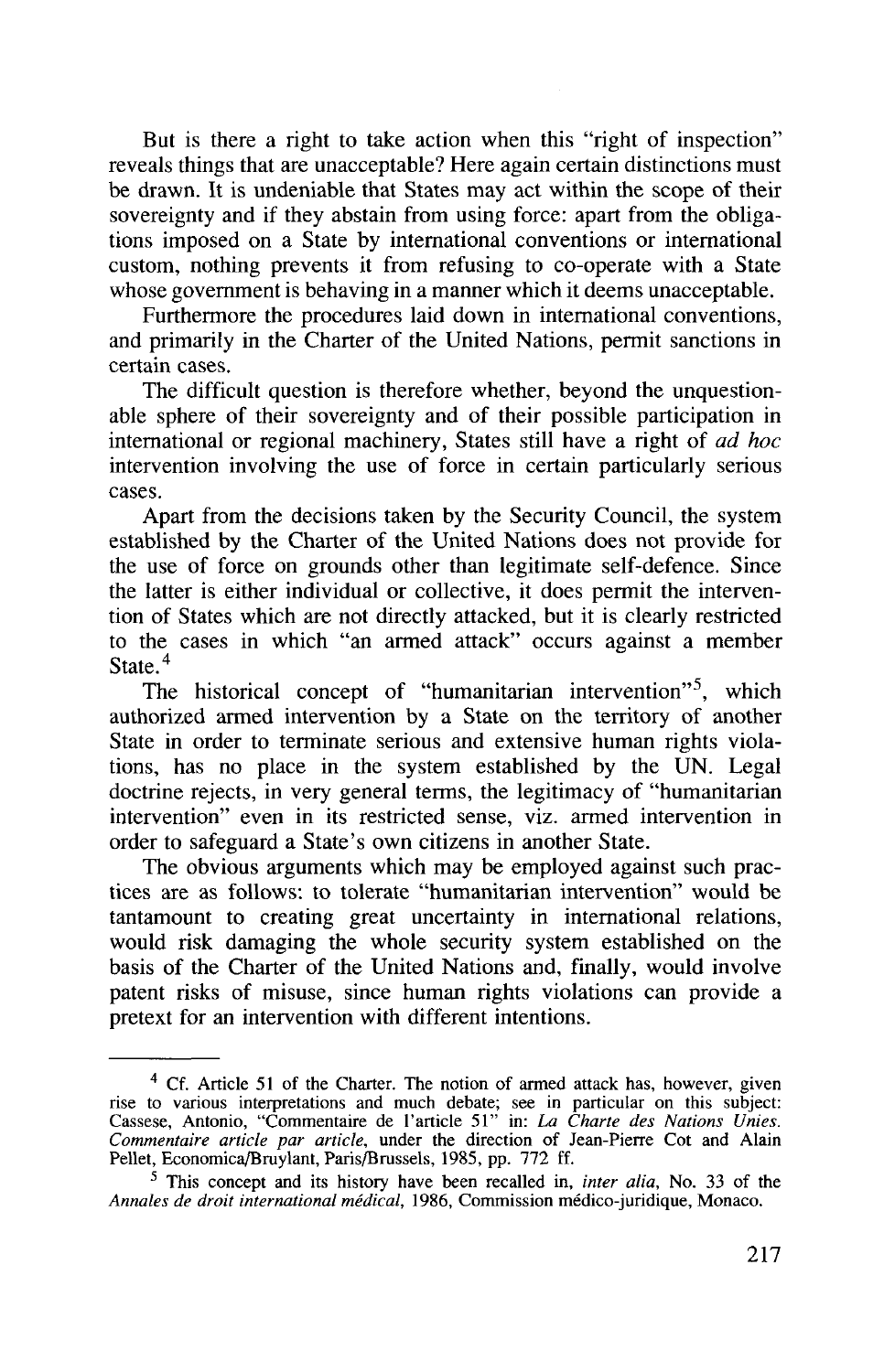And yet... in the event of an obvious deficiency in the system established to serve the purposes of the United Nations, do States have no right to take action when acts are committed which are clearly contrary to these purposes? Can it be affirmed that States have a duty to watch people being massacred without using all the means, even military, at their disposal to prevent such a massacre?

This question could obviously give rise to a lengthy debate, which we cannot address properly in the space of a few lines.

It should be noted, however, that in its Draft Code of Crimes against the Peace and Security of Mankind,<sup>6</sup> the United Nations Commission on International Law mentions both "any act of aggression, including the employment by the authorities of a State of armed force against another State for any purpose other than national or collective self-defence or in pursuance of a decision or recommendation of a competent organ of the United Nations" (Article 2, paragraph 1) and "Inhuman acts, such as murder, extermination, enslavement, deportation or persecutions, committed against any civilian population on social, political, racial, religious or cultural grounds by the authorities of a State or by private individuals acting at the instigation or with the toleration of such authorities" (Article 2, paragraph 11).

Since unilateral State intervention is allowed solely for protecting national independence if offences such as those defined in Article 2, paragraph 11 are committed, no other option is envisaged than to implement the international system based on the Charter. For reasons mentioned above no provision has been made, should this system prove deficient, for a temporary derogation in favour of general humanitarian interests. There would therefore be no option other than that of committing one offence against the peace and security of mankind in order to prevent another.

Admittedly, the priority objective remains the strengthening of the system based on the Charter. But would not the existence of a "state of necessity", based no longer on defence of the national interest alone but on that of fundamental humanitarian interests, warrant a fresh debate in the light of certain contemporary events?<sup>7</sup>

The text of which may be found in, *inter alia: The Work of the International* Law Commission, Fourth edition, United Nations, New York, 1988, pp. 141-143.

<sup>&</sup>lt;sup>7</sup> Even though the arguments against such a derogation generally appear to prevail, as may be seen in particular in the resolution adopted on this subject by the Institute of International Law at its session in Santiago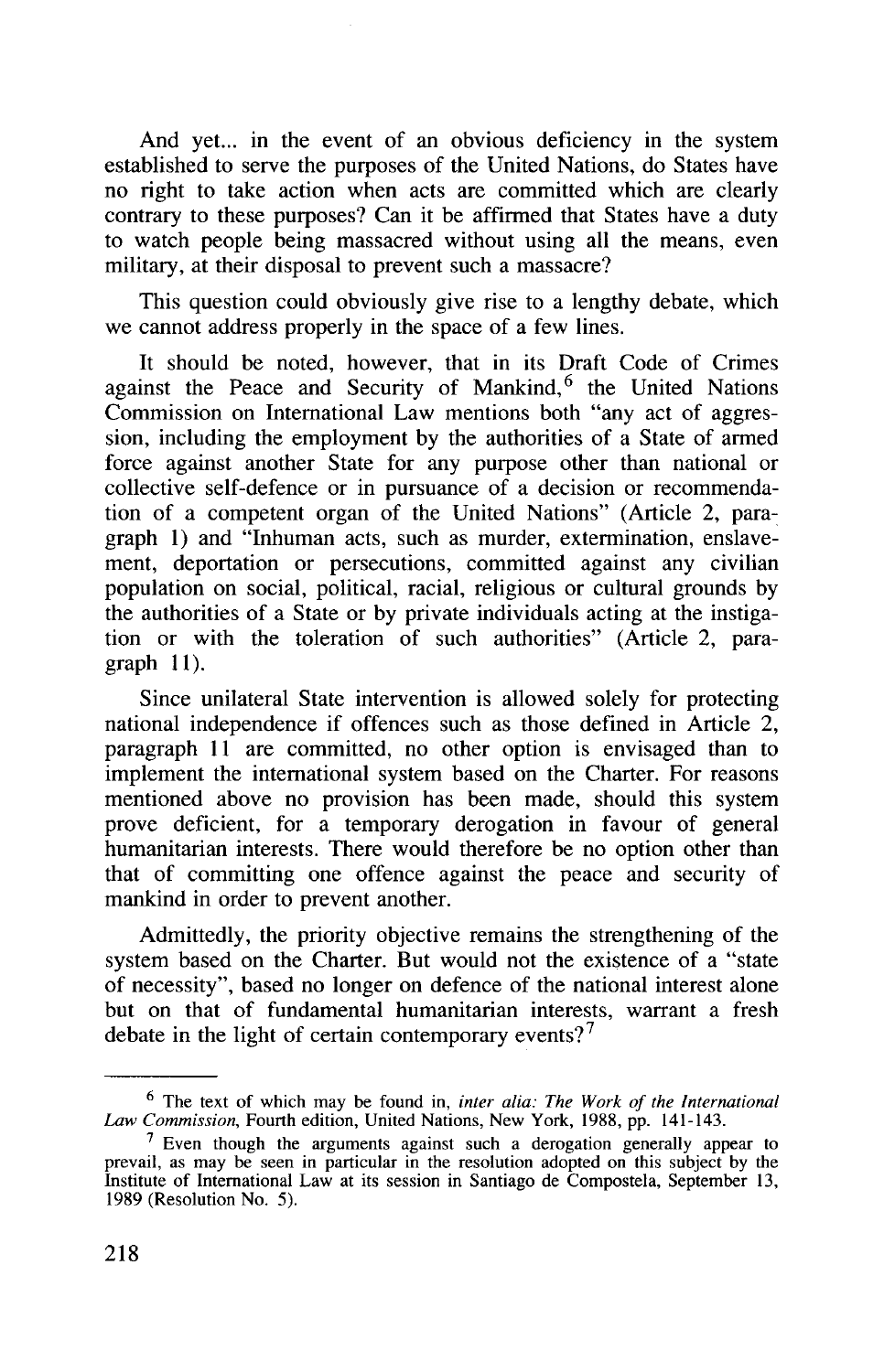#### 2. States' *"devoir d'ingerence"*

In the "global village" which the world has now become, States can be thought to have not only a right to open their eyes but also a duty to do so. The Charter of the United Nations does in fact lay down certain principles governing action by the Organization "and its Members" in pursuit of the United Nations' objectives.<sup>8</sup> Moreover, the influx of aliens in a number of countries is compelling States to examine the situation in the countries where these persons come from since their *refoulement* or their admission as refugees depends on that situation.<sup>9</sup>

Finally, by introducing the obligation for all States party to the Geneva Conventions to "ensure respect for" these Conventions, international humanitarian law establishes at least an obligation to remain vigi $lant.$ <sup>10</sup>

In short, it can be concluded from the ever-increasing interdependence of all States, the development of human rights and the emergence of a principle of solidarity that States today are no longer allowed a "right of indifference".

On the other hand, it would clearly be excessive to infer from this that there consequently exists a duty to intervene by force outside of security systems as defined by the Charter of the United Nations. Analysis of the obligation to "ensure respect for" international humanitarian law, which is contained in particular in the Geneva Conventions, leaves no doubt whatsoever about this point.*<sup>11</sup>*

### 3. Attitude of the ICRC and of the International Red Cross and Red Crescent Movement with regard to "*ingérence*" by one State in another

1. This question arises for the International Committee of the Red Cross first and foremost within the framework of its mandate, as

<sup>&</sup>lt;sup>8</sup> Cf. Art. 2 of the Charter.

<sup>&</sup>lt;sup>9</sup> Cf. in particular Art. 33 of the Convention relating to the Status of Refugees of 28 July 1951.

<sup>10</sup> Cf. Article 1 common to all four Geneva Conventions, and Article 1 of their Additional Protocol I of 1977.

<sup>&</sup>lt;sup>11</sup> Cf. in particular Condorelli, Luigi and Boisson de Chazournes, Laurence, "Quelques remarques à propos de l'obligation des Etats de respecter et faire respecter le droit international humanitaire 'en toutes circonstances'" in *Studies and essays on international humanitarian law and Red Cross pr* C. Swinarski, ed., ICRC/Martinus Nijhoff Publishers, Geneva, 1984, pp. 17-36.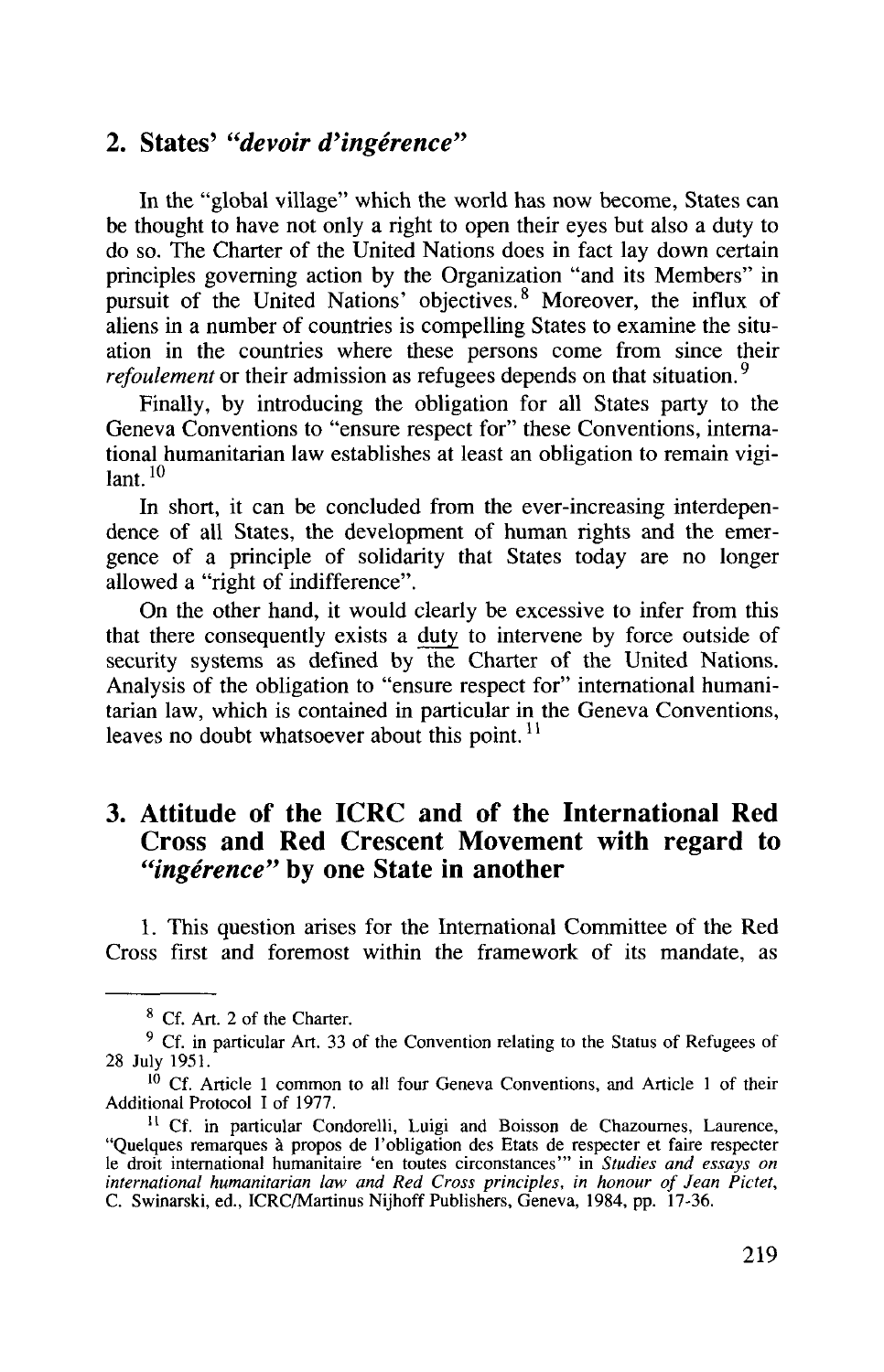acknowledged by the Movement's Statutes, "to work for the faithful application of international humanitarian law applicable in armed conflicts".<sup>12</sup>

To this end, the ICRC must determine whether international humanitarian law is applicable, and therefore whether there is an armed conflict. Hence  $\hat{f}'$ *ingérence*" is concerned here only if it takes the form of armed intervention. When this is the case, there is unquestionably a situation in which the Geneva Conventions are applicable and, if the States concerned are both parties thereto, Additional Protocol I as well.

It should be stressed that even on the basis of United Nations' resolutions, the use of armed force to get relief supplies through cannot be justified by international humanitarian law since, as noted above, the obligation to "ensure respect for" this law rules out the use of force. The question, therefore, is not one of implementing international humanitarian law but of using force to terminate serious and mass breaches of this law. It is true that, as in the human rights field, this is not entirely ruled out by the Charter system in that such breaches may be regarded as a threat to international peace and security. The important thing for the ICRC is that this question should be clearly regarded as coming under *jus ad helium.* It is not simply a matter of relief actions such as those provided for in Article 23 of the Fourth Geneva Convention or in Article 70 of its Additional Protocol I. The ICRC must therefore take cognizance of this act which comes under *jus ad bellum* and draw all necessary conclusions in terms of international humanitarian law *(jus in bello).*

The above-debated question of the legitimacy or lawfulness of *I'ingérence* accordingly does not concern the ICRC more than any other question of *jus ad bellum*. The ICRC must even be extremely reticent about addressing such questions, as any pronouncement with regard to the parties' responsibility for the outbreak of conflict would obviously be detrimental to the active role it is required to play in the conflict in aid of all the conflict victims.<sup>13</sup>

In this respect it is expedient to recall an essential basis of international humanitarian law: the reason for armed intervention has no effect on the obligations resulting from the said law. This is true of any armed intervention, including those which are undertaken within the framework of a Security Council recommendation.

 $12$  Article 5, paragraph 2 c) of the Statutes of the International Red Cross and Red Crescent Movement.

<sup>&</sup>lt;sup>13</sup> A role also provided for in the Movement's Statutes: cf. in particular Article 5, paragraph 2 d).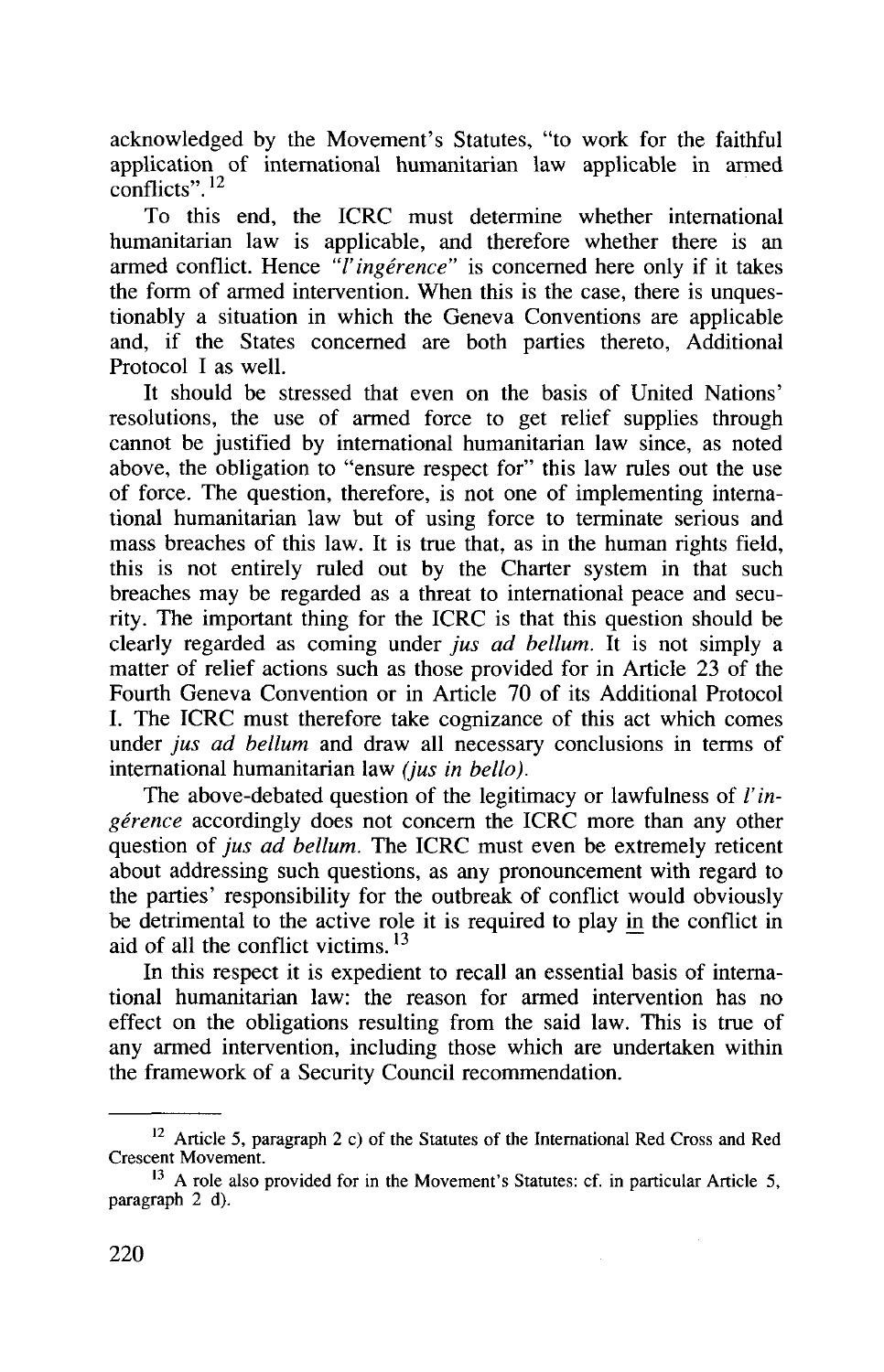The theoretical possibility of relying on Article 103 of the Charter<sup>14</sup> to tolerate a derogation from treaties as universally recognized as the Geneva Conventions would warrant in-depth consideration at least. But it can be affirmed already that a decision of this nature would, in any event, have to be based at least on a conscious, reasoned decision on the part of those responsible for taking it.

The armed forces acting under the United Nations' flag or by virtue of Security Council resolutions would not have any interest nor would any State claiming to interfere in the affairs of another State for humanitarian reasons  $\frac{1}{x}$  in using the juridical basis or the lofty humanitarian motivation of their mission to exempt themselves from applying certain provisions of international humanitarian law: firstly, they would deprive their intervention of all credibility by refusing to accept this "island of humanity" which even the worst aggressor is bound to accept; secondly, they would give the opposing combatants a pretext not to respect humanitarian law either, to the detriment of the wounded and prisoners of war of their own armed forces.

2. A second question arises not only for the ICRC but also for National Red Cross and Red Crescent Societies, with regard to armed action for humanitarian purposes: may these and other humanitarian organizations cooperate with armed forces in this context? This is evidently a topical question in view of what happened in the Kurdish populated areas in Iraq at the end of the Gulf war and, even more recently, in what was Yugoslavia. For the ICRC the reply is in the negative for reasons that are obvious and connected with the aforegoing. Irrespective of the justification for such action, it may well entail armed confrontation, and thus casualties and prisoners. If associated with or covered by one of the armed forces in the conflict, the ICRC would lose all credibility in its role as a neutral intermediary, and thus any chance of being able to perform this role. At a theoretical level, National Red Cross and Red Crescent Societies might be able to cooperate with the medical services of their country's armed forces or even, subject to their country's consent, with the medical services of a third country.<sup>15</sup> But such cooperation could, firstly, be envisaged only for tasks reserved for medical personnel, as specified in the Geneva

<sup>14</sup> Article 103 of the Charter states that *"In the event of a conflict between the obligations of the Members of the United Nations under the present Charter and their obligations under any other international agreement, their obligations under the present Charter shall prevail".* Concerning the interpretation and application of this article, cf. Flory, Thiebaut, "Commentaire de Tart. 103", *La Charte des Nations Unies: Commentaire article par article, op. cit.* (in note 4), pp. 1381-1386.

<sup>&</sup>lt;sup>15</sup> Cf. Art. 26 and 27 of the First Geneva Convention of 12 August 1949.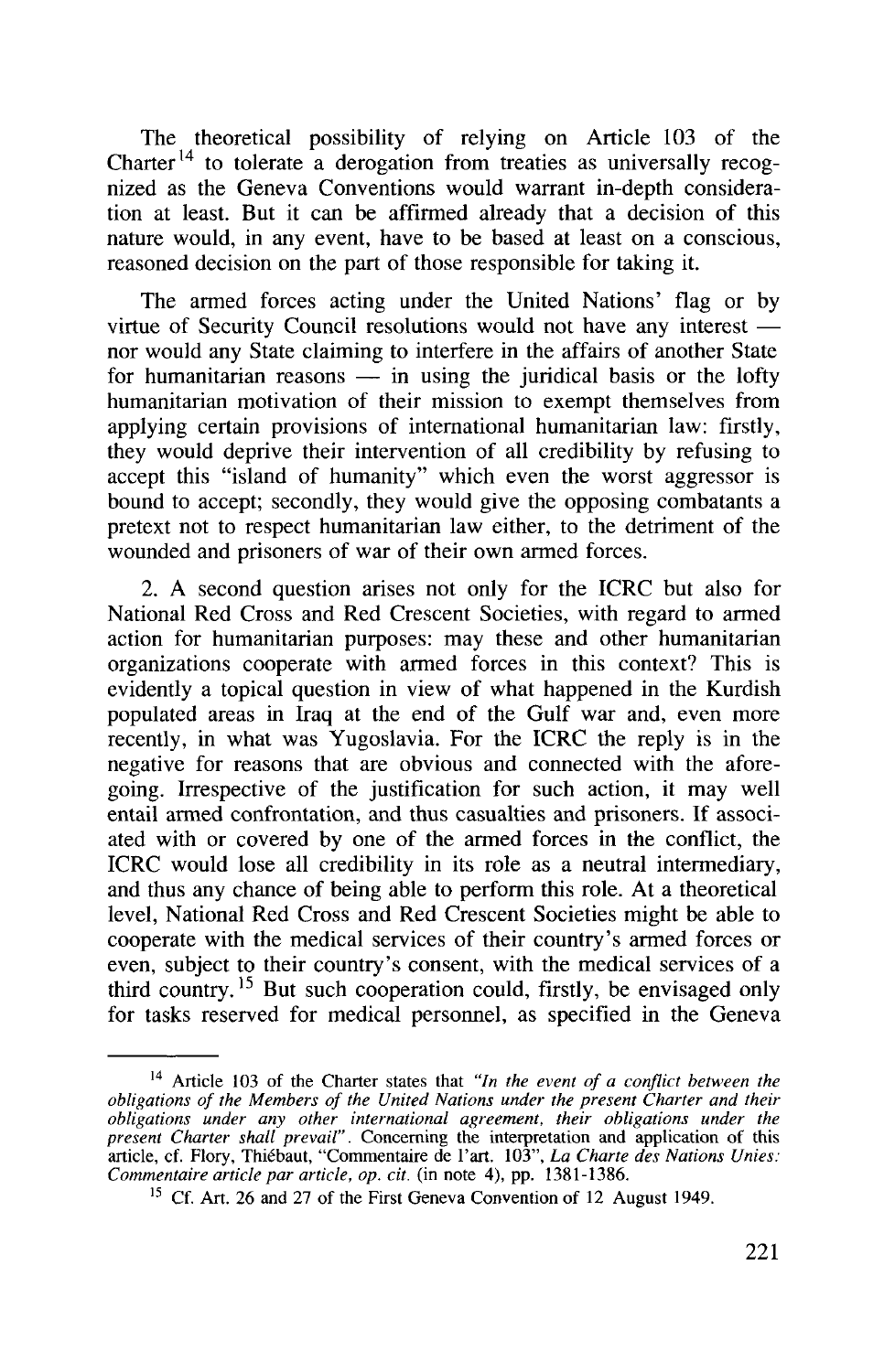Conventions, <sup>16</sup> and secondly, it would have to take place under the responsibility of the medical services of the armed forces.<sup>17</sup> A National Society may not display the red cross or red crescent emblem when acting as a government proxy to convey food relief in a situation of armed conflict.

This restriction imposed by the Conventions on the tasks of a National Society is mainly connected with the use of the red cross or red crescent emblems. Since the latter are first and foremost emblems identifying the armed forces' medical services with a view to affording them protection, it is only right that their use should be strictly delimited.  $^{18}$ 

But this restriction also derives from the Movement's Statutes, which are designed, again rightly, to create some order in the large International Red Cross family. To this end, the said Statutes stipulate that international assistance in situations of armed conflict or internal strife shall be coordinated by the ICRC.<sup>19</sup>

Finally, what is the situation with regard to cooperation by humanitarian organizations not connected with the International Red Cross in such action? Several reasons justifying the refusal to cooperate by the components of the Red Cross and Red Crescent Movement, reasons connected with the ICRC's mandate, the red cross and red crescent emblem and the internal organization of the Movement, do not apply to intergovernmental organizations. Hence the importance for the ICRC of dissociating itself from the United Nations coordination system, even though it must maintain close consultation with the latter.<sup>20</sup> However, if such organizations do have to cooperate in armed interventions for humanitarian purposes undertaken on the basis of Security Council resolutions, they are then acting as humanitarian auxiliaries of armed forces and not within the context of "relief actions which are humanitarian and impartial in character and conducted without any adverse distinction".<sup>21</sup> Moreover, the United Nations specialized agencies or subsidiary bodies would obviously not be able

<sup>&</sup>lt;sup>16</sup> Cf. Art. 24 of the First Convention.

<sup>&</sup>lt;sup>17</sup> Cf. Art. 26 and 27 of the First Convention.

<sup>&</sup>lt;sup>18</sup> Cf. Art 44 of the First Convention.

<sup>&</sup>lt;sup>19</sup> Cf. Art. 5, para. 4 b) of the Statutes of the International Red Cross and Red Crescent Movement.

 $20$  Cf. on this subject particularly de Courten, Jean and Maurice, Frédéric, "ICRC activities for refugees and displaced civilians", *IRRC,* No. 280, January-February 1991, pp. 9-21.

<sup>&</sup>lt;sup>21</sup> According to the wording used in Article 70 of Additional Protocol I.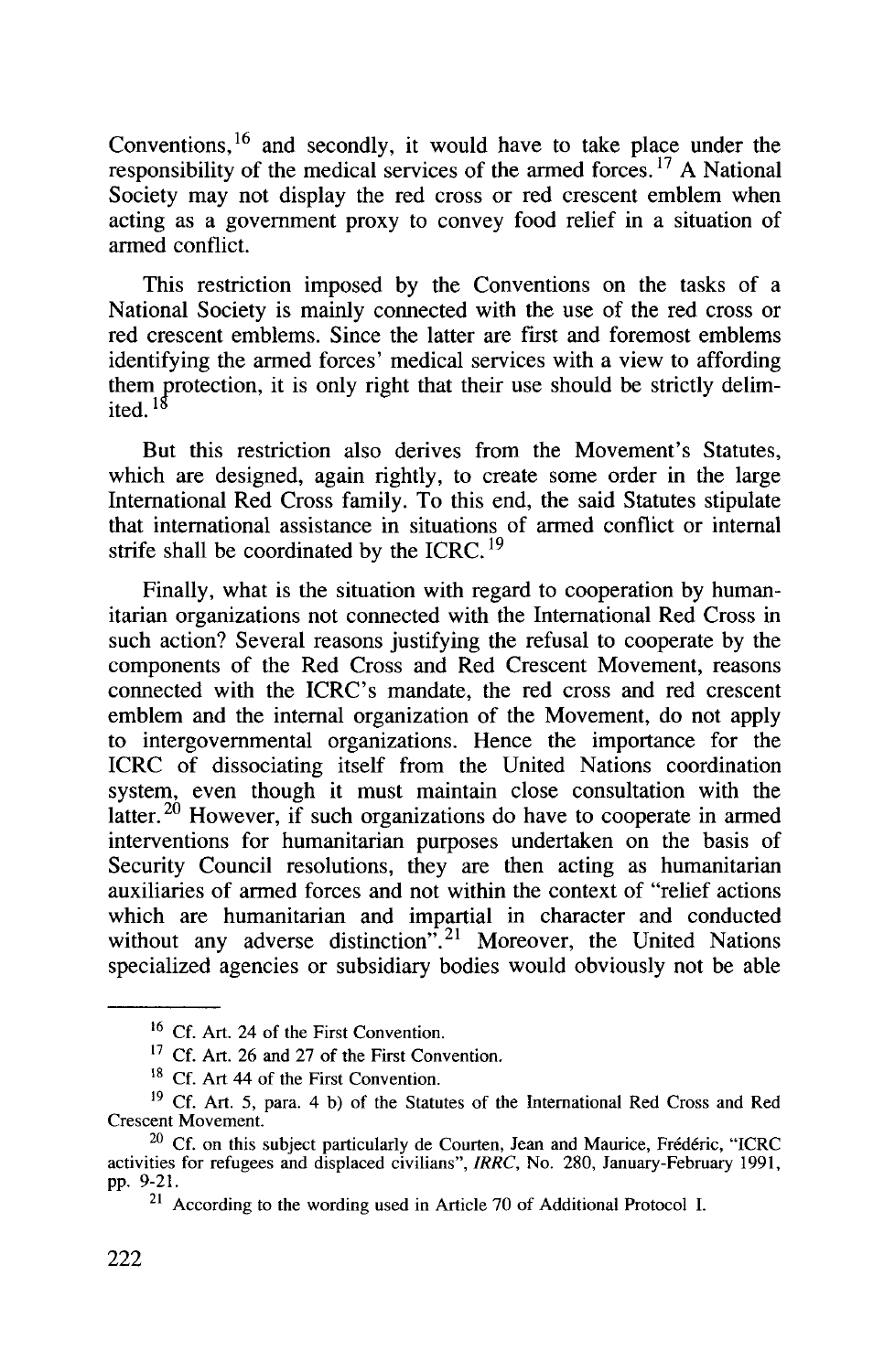to cooperate under any circumstances in action outside the scope of the system laid down by the Charter.

As for non-governmental organizations, such cooperation on their part depends on the rules laid down in their statutes, but it is clear, in the light of what has been said above, that it could be envisaged only at the expense of their independence.

3. The more fundamental question that arises with regard to armed action having the limited objective of enabling the passage of relief is that of the advisability of such operations within the current international system, which is based on the Charter of the United Nations.

In other words, between failure of humanitarian action as provided for by international humanitarian law (which is based on respect for the red cross or red crescent emblem and on acceptance by all the combatants of relief operations which are humanitarian and impartial in character) and armed intervention designed to gain temporary military control of the situation, is there a third option consisting of imposing relief by military means?

Or, to put it more concisely, between the specifically political and the specifically humanitarian approach, can a combined political and humanitarian approach be found?

No definitive reply can be given here to this serious question. But the failures or great difficulties encountered in pursuing this middle course, as well as the obvious danger inherent in the politicization of humanitarian action, raise a number of crucial questions for the international community.

At this stage our sole objective is to make this clear.

Apart from the debate on advisability, the ICRC, as we have seen above, has no option but to consider that any armed intervention, regardless of its reasons, entails application of international humanitarian law. The ICRC cannot therefore be associated with armed action for humanitarian purposes, but must analyse the new situation created by such action in order to envisage, together with all the parties involved, the role it is required to play to ensure respect for international humanitarian law and to cooperate actively in the implementation thereof.

## 4. *"Droit"* or *"devoir d'ingerence"* of humanitarian organizations

This question is completely different from the previous one in that it is based on an inescapable fact: humanitarian organizations do not have armed force or other means of coercion at their disposal.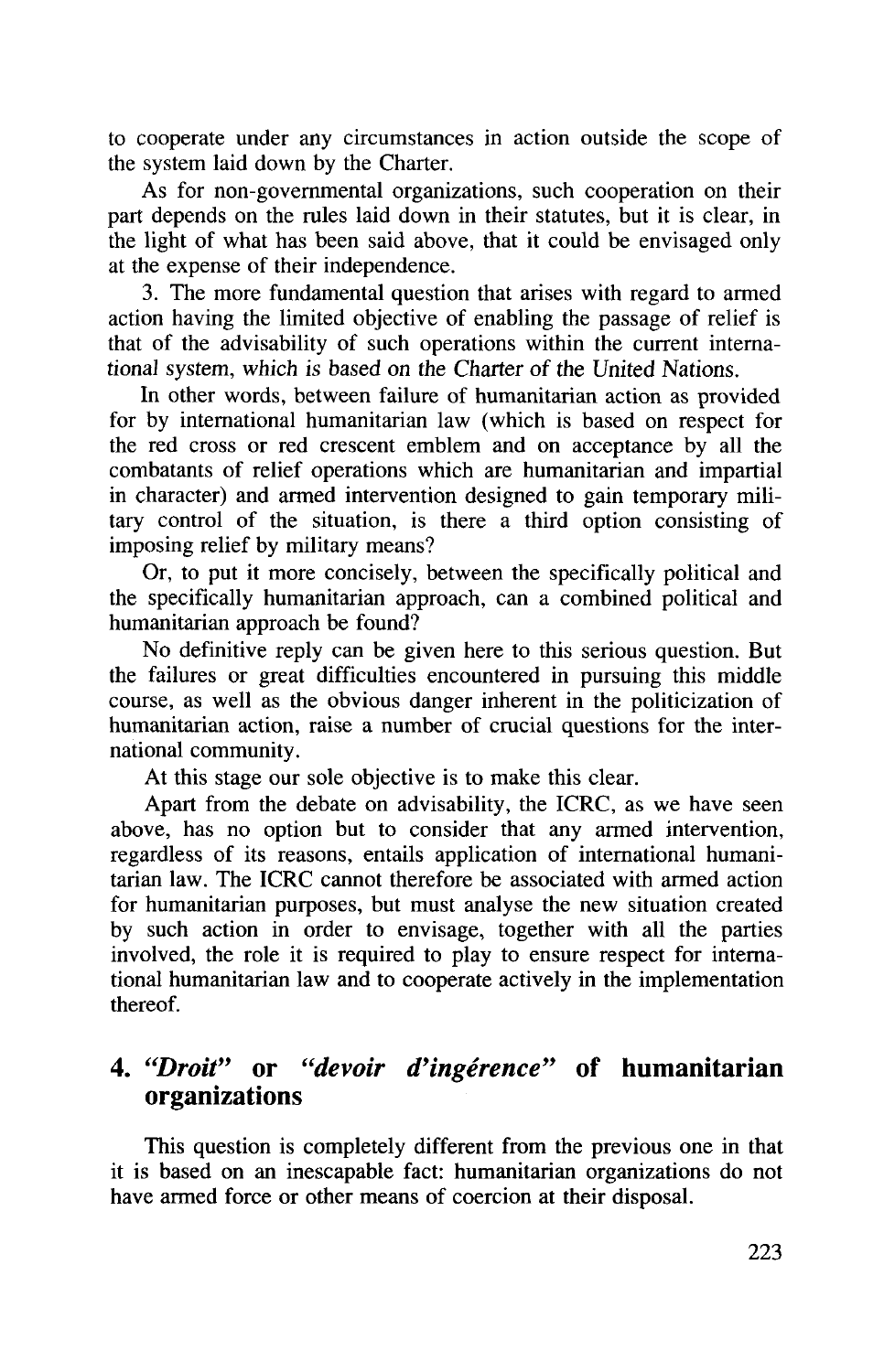In reality, the questions raised in public debate have essentially been as follows:

- do humanitarian organizations have an absolute duty to comply with the will of the governments of the States on whose territory they wish to operate?
- Are humanitarian organizations obliged to use the only "weapon" at their disposal, that of public denunciation, when they ascertain serious breaches of international humanitarian law or even of human rights or international law in general?

It is rather regrettable that for image and promotional reasons, a new far-reaching discussion was ostensibly launched on the principles of the matter, whereas in reality it was merely a discussion of advisability.

Standpoints have in fact been attributed to the International Red Cross and Red Crescent Movement in general and to the ICRC in particular which were not theirs. Respect for the will of governments is certainly not one of the Movement's *objectives.* On the contrary, the history of international humanitarian law documents a progressive "erosion" of the preserve of national sovereignty in favour of humanitarian action. Particularly noteworthy in this respect are the insertion, in the Geneva Conventions of 1949, of an Article 3 common to all four Conventions which enables an impartial humanitarian body such as the ICRC to offer its services to *each of the parties* to a non-international armed conflict; the principle of relief actions for civilians lacking essential supplies, not only in occupied territory, but also on the territory of a party to the conflict, laid down in Article 70 of Additional Protocol I of 1977; or the recognition, in Article 16, paragraph 1 of Additional Protocol I, that "Under no circumstances shall any person be punished for carrying out medical activities compatible with medical ethics, regardless of the person benefiting therefrom".

As for the Movement's work, it is prompted solely by the first of its fundamental principles, the principle of humanity, which enjoins it to endeavour to "prevent and alleviate human suffering wherever it may be found". Negotiating with a government or with dissident authorities is not an objective but a necessary means of attempting to achieve as effectively as possible, in time of armed conflict, the objective set by the principle of humanity. To boast that one has reached victims without the consent of the military authorities controlling a territory implies deliberately forgetting that 95 per cent or more of humanitarian needs can be met only with the consent of such authorities. Thus without wishing to express an opinion on the advisability of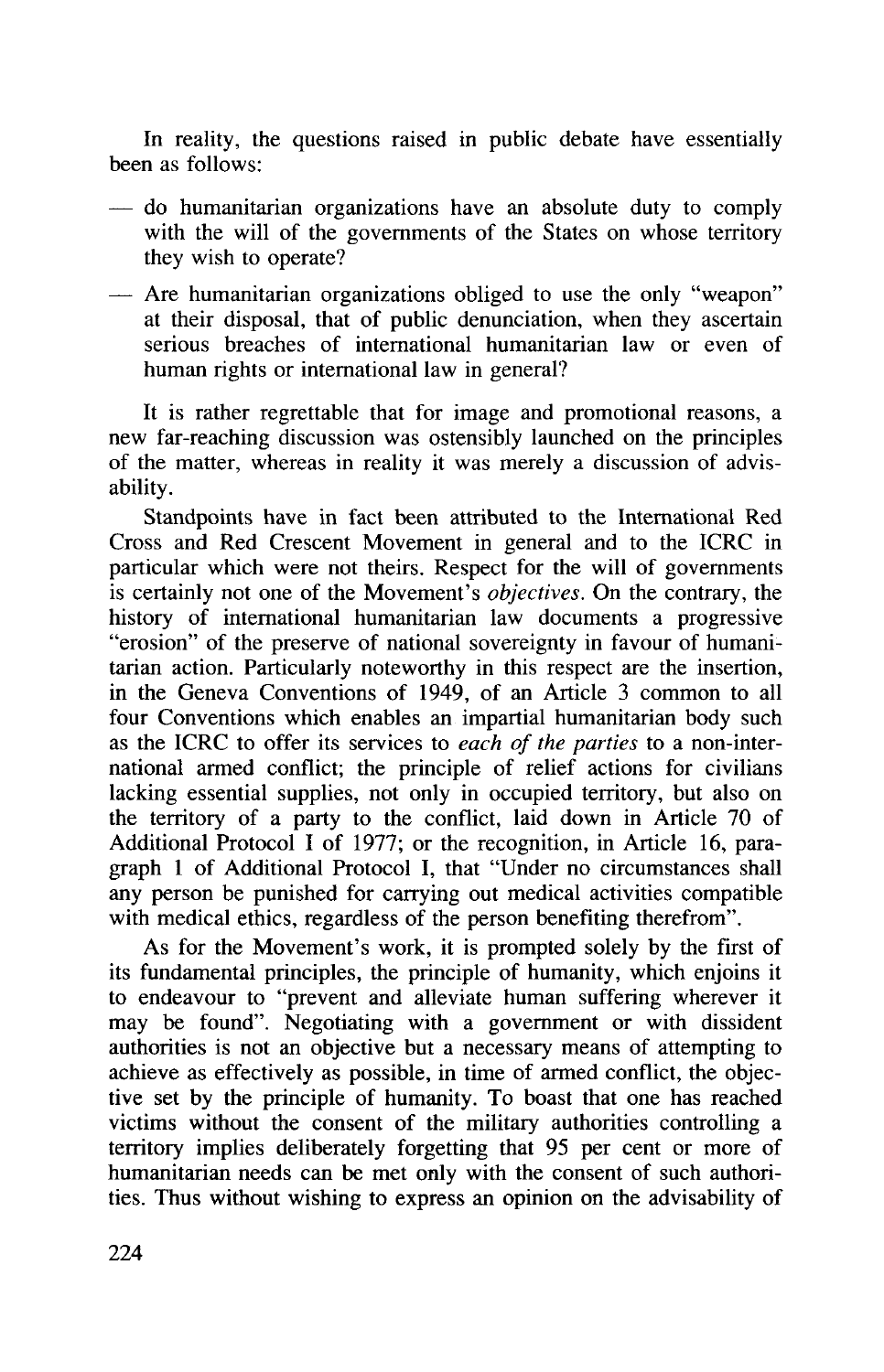such an approach, we must note that it is consequently improper to present it as the envisageable option of two alternatives, the other option being negotiations with the military authorities. Let us therefore acknowledge that this point has given rise to an "unproductive polemic", which is in the process — at least so we hope — of being resolved.

The obligation to go public has also been the subject of an unproductive polemic. From the ICRC's greatly misrepresented attitude in the extreme situation prevailing during the Second World War<sup>22</sup> it has been concluded that a kind of rule of allegiance to governments or even of passive complicity requires the institution to be discreet about what it does. Now silence has never been set up as a principle by the ICRC. The question has always been considered from the angle of efficiency in achieving the objective set by the principle of humanity.

It cannot, of course, be denied that some decisions are difficult, since the benefit of going public must be assessed in terms of what is best for the victims, taking into account not only the very short-term risks but also the possible longer-term effect on the operation concerned and, finally, the overall consistency of the approach compared with other breaches. Furthermore, remaining silent is particularly debatable when humanitarian action reveals situations that are very serious in humanitarian terms and are unknown to governments and the public.  $23$ 

This is true even though the problem of going public today has more to do with the need to shake the international community out of its indifference to situations that are tragic from a humanitarian viewpoint than with the need to reveal unknown violations.

We should accept therefore that the continuing necessity of a genuine debate on the advisability of certain approaches to what may have been called the humanitarian organizations<sup>'</sup> right or duty to intervene should take precedence over alleged differences of principle.

The dialogue between humanitarian organizations — whether governmental or non-governmental — involved in armed conflicts is necessary since a better knowledge of the tasks, priorities, methods and experience of each one can but improve the overall efficiency of

<sup>22</sup> Cf. in particular on this subject Favez, Jean-Claude, *Une mission impossible? Le CICR, les deportations et les camps de concentration nazis,* Editions Payot, Lausanne, 1988.

 $23$  Although we do not wish to re-open here a debate on the attitude of the ICRC towards the extermination of civilians, particularly Jews, during the Second World War, it should be noted that the ICRC, contrary to popular belief or frequent claims, did not possess any important information about this tragedy which was not also known to the Allied governments.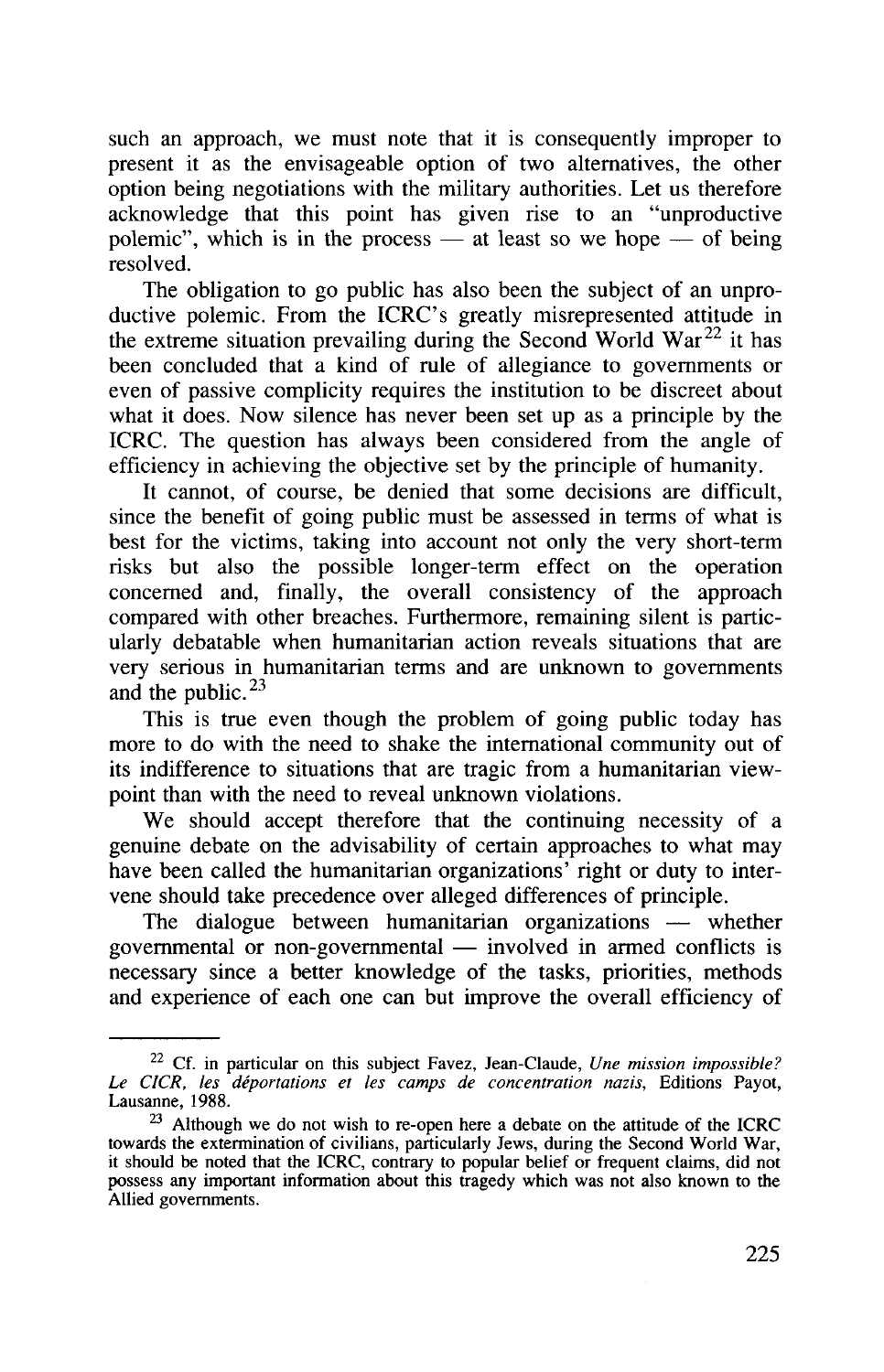humanitarian action. However, to be positive and constructive, such a debate must avoid public disparagement for reasons that are sometimes not without ambiguity.

## 5. Right to assistance

Today this more appropriate term appears to be gaining ground over the expressions *"droit d'ingerence"* or *"devoir d'ingerence".* However, the "right to assistance" is not clearly defined either. In reality, the latter term opens up a range of important and complex issues. The message we would like to put over in this connection is concerned primarily with the already existing basis for this debate. The 600 or so articles of the Geneva Conventions of 1949 and of their Additional Protocols of 1977, not to mention the other Conventions forming part of international humanitarian law, in fact simply give legal expression to a broad interpretation of the right to assistance. These texts are the result of more than one hundred years' often painful experience, of a slow process of growing public awareness and of laborious negotiations with governments. In this article we shall not embark on an analysis of these provisions, the value of which is competently pointed out by Professor Maurice Torrelli and Ms. Denise Plattner in this issue of the *Review*.<sup>24</sup> Nor do we intend to claim that they are the "last word" in the field of international humanitarian law. On the contrary, it is essential that this body of law should benefit from the new experience gained during each armed conflict and should take weapons developments and new humanitarian problems into account. To this effect the ICRC's intention was to submit numerous documents examining the implementation or development of international humanitarian law to governments at the 26th International Conference of the Red Cross and Red Crescent, which was scheduled to be held at the end of 1991 in Budapest but unfortunately had to be postponed.<sup>25</sup>

<sup>&</sup>lt;sup>24</sup> See below Torrelli, Maurice, "From humanitarian assistance to "intervention on<br>humanitarian grounds?", pp. 228-248, and Plattner, Denise, "Assistance to the civilian<br>population: the development and present state of i pp. 249-263.

<sup>&</sup>lt;sup>25</sup> See in particular the following reports: "Respect for International Humanitarian Law — National Measures to implement the Geneva Conventions and their Additional Protocols in Peacetime  $(C.I/4.1/1)$ ; Implementation of International Humanitarian Law Protocols in Peacetime (C.I/4.1/1); Implementation of International Humanitarian Law — Protection of the Civilian Population against Famine in Situations of Armed Conflict" (C.I/4.2/2); "Implementation of International Humanitarian Law — Protection of the Civilian Population and Persons *hors de combat'* (C.I/4.2/1); "Reaffirmation and